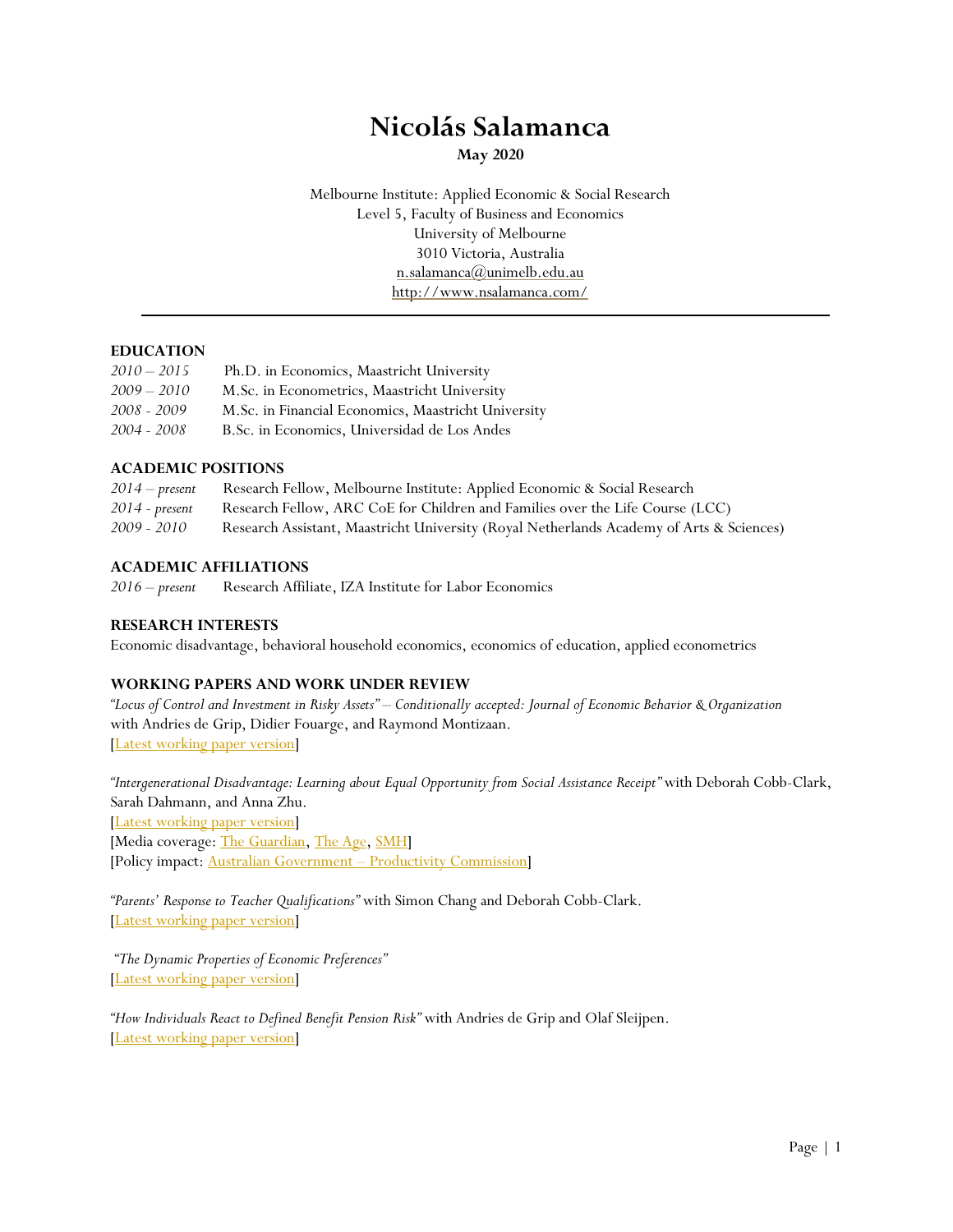#### **WORK IN PROGRESS**

*"Student and parent investments as mechanisms for academic peer effects"* with Alexandra de Gendre.

*"Quantifying Aspirational Poverty Traps"* with Alexandra de Gendre.

*"Introspection, Focal Points, and Measurement Error in Surveys"* with Maria Zumbühl.

#### **PEER-REVIEWED PUBLICATIONS**

*"[Are Professors Worth It? The Value-added and Costs of Tutorial Instructors](http://jhr.uwpress.org/content/early/2018/12/05/jhr.55.3.0417-8752R2.abstract)"* – *Journal of Human Resources (in press)* with Jan Feld and Ulf Zölitz. [\[Ungated version\]](http://ftp.iza.org/dp11975.pdf) [Media coverage[: IZA Newsroom,](https://newsroom.iza.org/en/archive/research/are-professors-good-teachers/) [The Conversation,](https://theconversation.com/research-shows-students-are-as-good-as-professors-in-tutorial-teaching-106845) [JHR News & Research Highlights,](https://uwpress.wisc.edu/jhr-news/?p=559) [ScienceGuide\]](https://www.scienceguide.nl/2019/09/are-professors-really-worth-it/)

*"[Students are Almost as Effective as Professors in University Teaching](https://doi.org/10.1016/j.econedurev.2019.101912)" – Economics of Education Review (2019), 73(101912)* with Jan Feld and Ulf Zölitz. [\[Ungated version\]](http://ftp.iza.org/dp12491.pdf) [Media coverage[: James G. Martin Centre\]](https://www.jamesgmartin.center/2019/09/the-better-teacher-a-professor-or-another-student/#disqus_thread)

*"*[Parenting Style as an Investment in Child Development](https://doi.org/10.1007/s00148-018-0703-2)*"* – *Journal of Population Economics (2019), 32: 1315-1352* with Deborah Cobb-Clark and Anna Zhu. [\[Ungated version\]](http://www.nsalamanca.com/wp-content/uploads/CSZ2018.pdf) [\[Online Appendix\]](http://www.nsalamanca.com/wp-content/uploads/CSZ2018_Appendix.pdf) [\[Erratum\]](https://link.springer.com/article/10.1007/s00148-020-00775-5?wt_mc=Internal.Event.1.SEM.ArticleAuthorOnlineFirst&utm_source=ArticleAuthorOnlineFirst&utm_medium=email&utm_content=AA_en_06082018&ArticleAuthorOnlineFirst_20200412)

*"[A Short Note on Discrimination and Favoritism in the Labor Market](https://www.degruyter.com/view/j/bejte.2017.17.issue-1/bejte-2016-0133/bejte-2016-0133.xml)"* – *The B.E. Journal of Theoretical Economics (2017), 17(1)* with Jan Feld. [\[Ungated version\]](http://ftp.iza.org/dp10291.pdf)

"*[Endophilia or Exophobia: Beyond Discrimination](http://onlinelibrary.wiley.com/doi/10.1111/ecoj.12289/abstract)*" – *Economic Journal (2016), 126: 1503–1527* with Jan Feld and Daniel S. Hamermesh. [\[Ungated](https://gupea.ub.gu.se/bitstream/2077/35795/4/gupea_2077_35795_4.pdf) version] [Media coverage[: The Telegraph,](http://www.telegraph.co.uk/education/2016/08/01/lecturers-give-higher-grades-to-students-who-are-the-same-nation/) [RES Media Briefings,](https://www.res.org.uk/resources-page/favouritism-versus-discrimination--experimental-evidence-from-exam-grading-at-a-dutch-university.html) WSI]

#### **OTHER PUBLICATIONS/REPORTS**

Introduction, "[Policy Forum: Public Investment in Disadvantaged Children](https://onlinelibrary.wiley.com/doi/abs/10.1111/1467-8462.12229)" – *Australian Economic Review (2017), 50(3): 327–328* with Anna Zhu.

*"An Employment Programs Mapping: the current situation in Victoria"* with Barbara Broadway, Reuben Finighan, Guyonne Kalb, Claire Thibout, Jeff Borland, Mark Considine and David Ribar.

*"*[Using Survey and Banking to Measure Financial Wellbeing](https://fbe.unimelb.edu.au/__data/assets/pdf_file/0010/2839429/CBA_MI_Tech_Report_No_1.pdf)*"* with Carole Comerton-Forde, Edwin Ip, David Ribar, James Ross and Sam Tsiaplias.

*"*[Using Survey and Banking Data to Understand Australians' Financial Wellbeing](https://fbe.unimelb.edu.au/__data/assets/pdf_file/0010/2836324/CBA_MI_Tech_Report_No_2.pdf)*"* with John Haisken-DeNew, David Ribar, and Andrea Nicastro.

"Improving the Commonwealth Bank of Australia - [Melbourne Institute Observed Financial Wellbeing Scale](https://fbe.unimelb.edu.au/__data/assets/pdf_file/0009/3045708/CBA-MI-Technical-Report-No-3.pdf)" with John Haisken-DeNew, David Ribar, Andrea Nicastro and James Ross.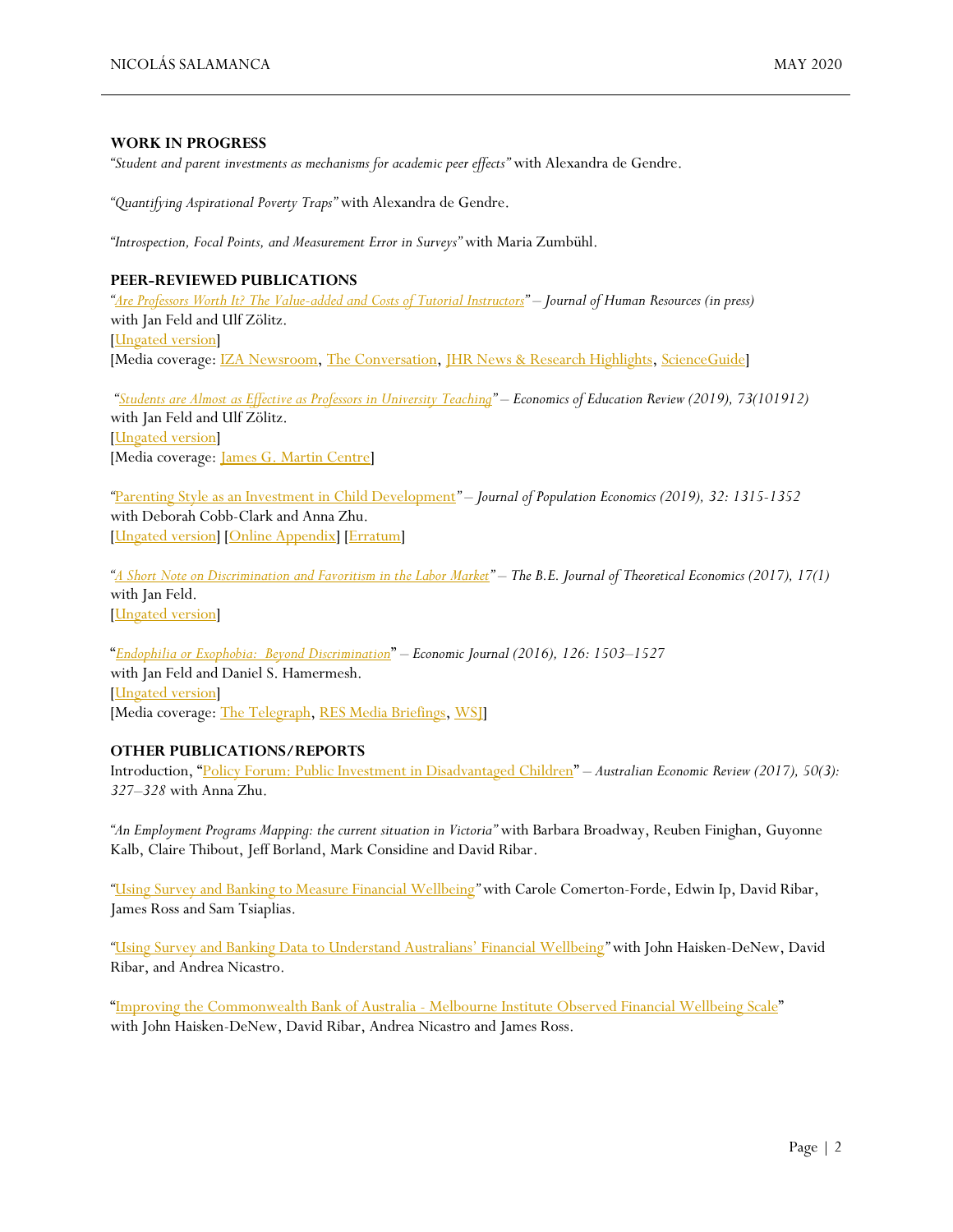#### **RESEARCH FUNDING**

| $2017$ – present | Chief Investigator, "Intergenerational Disadvantage: Causes, Pathways, and Consequences", |
|------------------|-------------------------------------------------------------------------------------------|
|                  | Australian Research Council                                                               |
| $2017$ – present | "The Commonwealth Bank of Australia/Melbourne Institute Financial Wellbeing Scales",      |
|                  | Commonwealth Bank of Australia                                                            |
| $2014$ – present | "Centre of Excellence for Children and Families over the Life Course",                    |
|                  | Australian Research Council                                                               |
| $2017 - 2018$    | Chief Investigator, "The Dynamics and Effects of Parenting Style",                        |
|                  | University of Melbourne Early Career Research Grant                                       |
| 2014             | Gothenburg University Seed Funding Grant                                                  |
| 2013 - 2014      | Rotman ICPM Research Grant                                                                |
|                  |                                                                                           |

# **CONFERENCES AND INVITED SEMINARS**

| 2020        | Seminars: CEPAR/UNSW (Sydney, Australia); Conferences: IZA Junior/Senior Symposium (Bonn,<br>Germany) |
|-------------|-------------------------------------------------------------------------------------------------------|
| 2019        | Seminars: University of Zürich, UCD Geary Institute; Conferences: ISER Labor and Family Economics     |
|             | Workshop (Essex, UK), EUI Effectiveness of Children's Education around the Globe Workshop             |
|             | (Florence, Italy), IWAEE (Catanzaro, Italy), MI Intergenerational Paths to Self-Sufficiency           |
|             | Workshop (Melbourne, Australia), MI Public Economic Forum on Intergenerational Disadvantage           |
|             | (Canberra, Australia), SEHO (Lisbon, Portugal), briq/IZA Behavioral Economics of Education            |
|             | Workshop (Bonn, Germany)                                                                              |
| 2018        | Seminars: Monash University, OECD, University of Sydney; Conferences: CBA Executive Round             |
|             | Table Discussion (Sydney, Australia), ESPE (Antwerp, Belgium), IWAEE (Catanzaro, Italy), IZA          |
|             | Economics of Education Workshop (Bonn, Germany), IZA World Labor Conference (Berlin,                  |
|             | Germany), LCC Researcher Week (Brisbane, Australia), ANU/TTPI Behavioural Economics and               |
|             | Public Policy (Canberra, Australia)                                                                   |
| 2017        | Seminars: University of Wollongong, University of Queensland, Queensland University of                |
|             | Technology; ISER - University of Queensland; Conferences: SOLE (Raleigh, USA), ESPE (Glasgow,         |
|             | Scotland), SEHO (San Diego, USA), EEA/ESEM (Lisbon, Portugal), AASLE (Canberra, Australia),           |
|             | LCC International Life Course Conference (Sydney, Australia), IWAEE (Catanzaro, Italy), MI            |
|             | Public Economic Forum (Canberra, Australia), UoM Applied Micro-Econometric Research                   |
|             | Workshop (Melbourne, Australia)                                                                       |
| 2016        | Seminars: University of Technology Sydney, Monash University, CPB Netherlands, RWI Essen,             |
|             | Victoria University of Wellington; Conferences: SOLE (Seattle, USA), EEA/ESEM (Geneva,                |
|             | Switzerland), IAREP/SABE (Wageningen, The Netherlands), NCLD (Canberra, Australia)                    |
| 2015        | Seminars: University of Queensland, University of Sydney, Maastricht University, Gothenburg           |
|             | University, MI University of Melbourne; Conferences: SOLE/EALE (Montreal, Canada), ESPE               |
|             | (Izmir, Turkey)                                                                                       |
| 2014        | Seminars: Universidad Javeriana, MI University of Melbourne; Conferences: PhD Workshop in             |
|             | Empirical Economics (Potsdam, Germany)                                                                |
| 2013        | Seminars: De Nederlandsche Bank, Utrecht School of Economics; Conferences: TIBER XII (Tilburg,        |
|             | The Netherlands), NETSPAR/CFS Pension Workshop (Frankfurt, Germany), ESPE (Aarhus,                    |
|             | Denmark), Dauphine International Pension Workshop (Paris, France)                                     |
| Before 2013 | Seminars: Maastricht University; Conferences: TIBER XI (Tilburg, The Netherlands)                     |